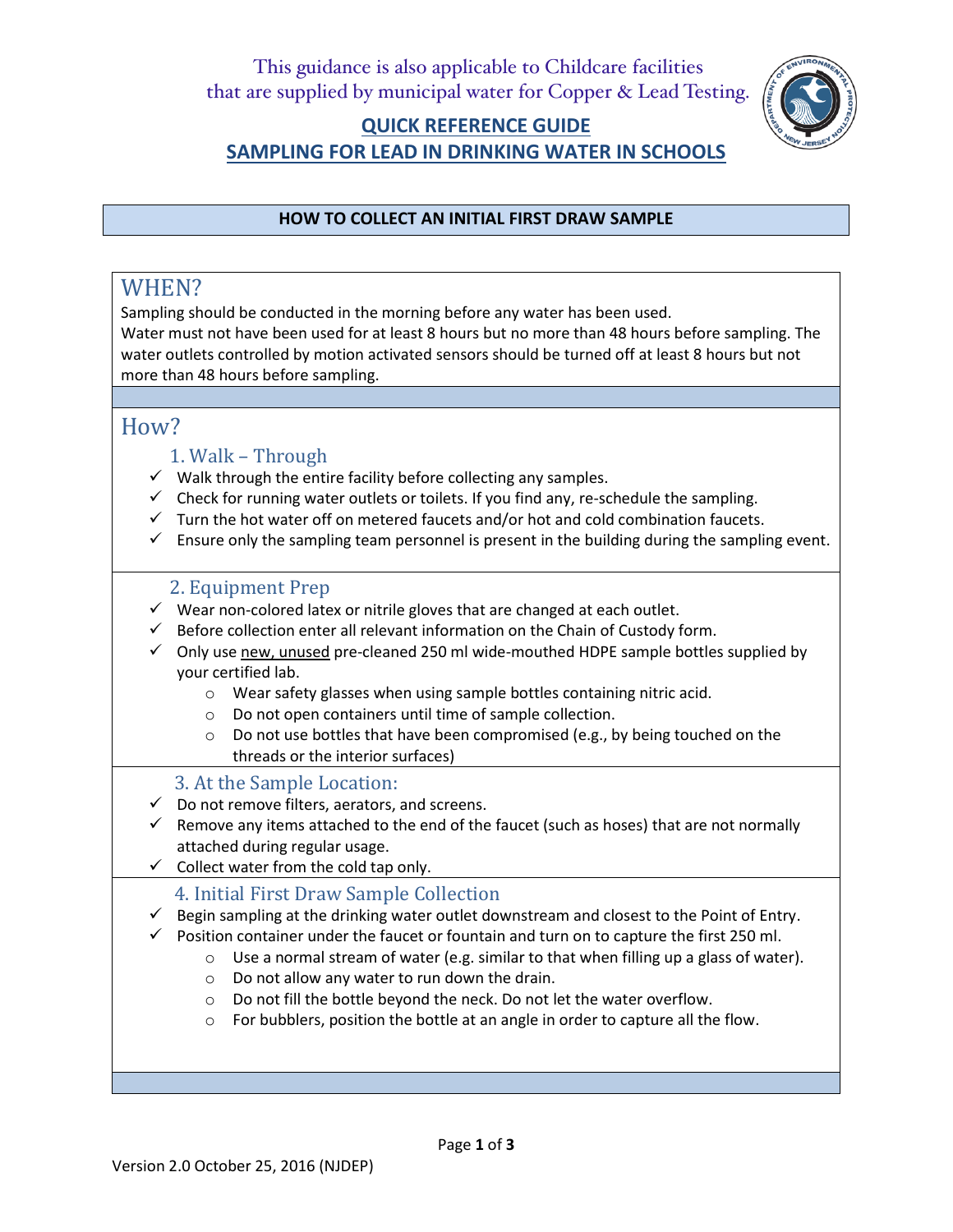### What Now? After the sample is collected.....

- $\checkmark$  Shut the faucet off and cap the container.
- $\checkmark$  Verify sample location ID numbers on the label, water outlet inventory and floor plan all match. Then affix the corresponding pre-printed waterproof label to the sample bottle.
- $\checkmark$  Complete the Field ID section of the Chain of Custody form using the sample location identification numbers for each of the location.
- $\checkmark$  Record the date and time the sample was collected.
- $\checkmark$  Record any observations that may impact sample results (e.g. leaking, discolored water, low pressure) on the Chain of Custody form.
- $\checkmark$  Prepare the container for shipping according to the certified laboratory's instructions.
- $\checkmark$  Repeat the above steps for all samples collected.
- $\checkmark$  If only initial first draw Samples are being collected this day, ship containers according to the certified laboratory's instructions.
- $\checkmark$  The samples must be delivered within the timeframe specified by the certified lab.

Have questions?

LOOK HERE http://www.nj.gov/dep/watersupply/dwc-lead-schools.html

### **HOW TO COLLECT A FOLLOW-UP FLUSH SAMPLE**

### **Samples collected on the SAME DAY as the Initial First Draw samples**

WHEN? Before moving to the next downstream drinking water outlet selected for sampling, a follow up flush sample is collected after collecting the initial first draw. *NOTE: An exception is for water fountains with chillers. Follow up flush samples for water fountains with chillers will be collected after all other drinking water outlet samples have been collected (including both Initial First Draw and Follow up Flush Samples).*

# How?

# 1. Follow- Up Flush Sample Collection (For Water Fountains with a chiller see 2 below)

- $\checkmark$  Using a timing device, let water flow into the drain for 30 seconds then place the sample bottle under the water stream and fill the bottle.
- $\checkmark$  Shut the faucet and cap the sample bottle.
- $\checkmark$  Record the date and time of collection on the Chain of Custody.
- $\checkmark$  The sample location identification number for the outlet sampled must be appended with the word "FLUSH". Enter this number on the label for the sample bottle and under the Field ID section on the Chain of Custody for the follow-up flush sample collected. This differentiates the follow up flush sample from the initial first draw sample which is also collected at this location.
- $\checkmark$  Affix the label to the follow-up flush sample bottle
- $\checkmark$  Record any observations that may impact the samples' results. For example, motion sensor malfunction, discoloration of water, flush timer malfunction, etc.
- $\checkmark$  Collect the initial first draw and follow-up flush samples following the above steps from all drinking water faucets/outlets in the school before collecting the follow-up flush samples from drinking water fountains with chillers.

# 2. Follow- Up Flush Sample Collection for Water Fountain with a chiller

 $\checkmark$  Return to the drinking water fountain with chiller closest to the Point of Entry (where the water enters the building from the street).